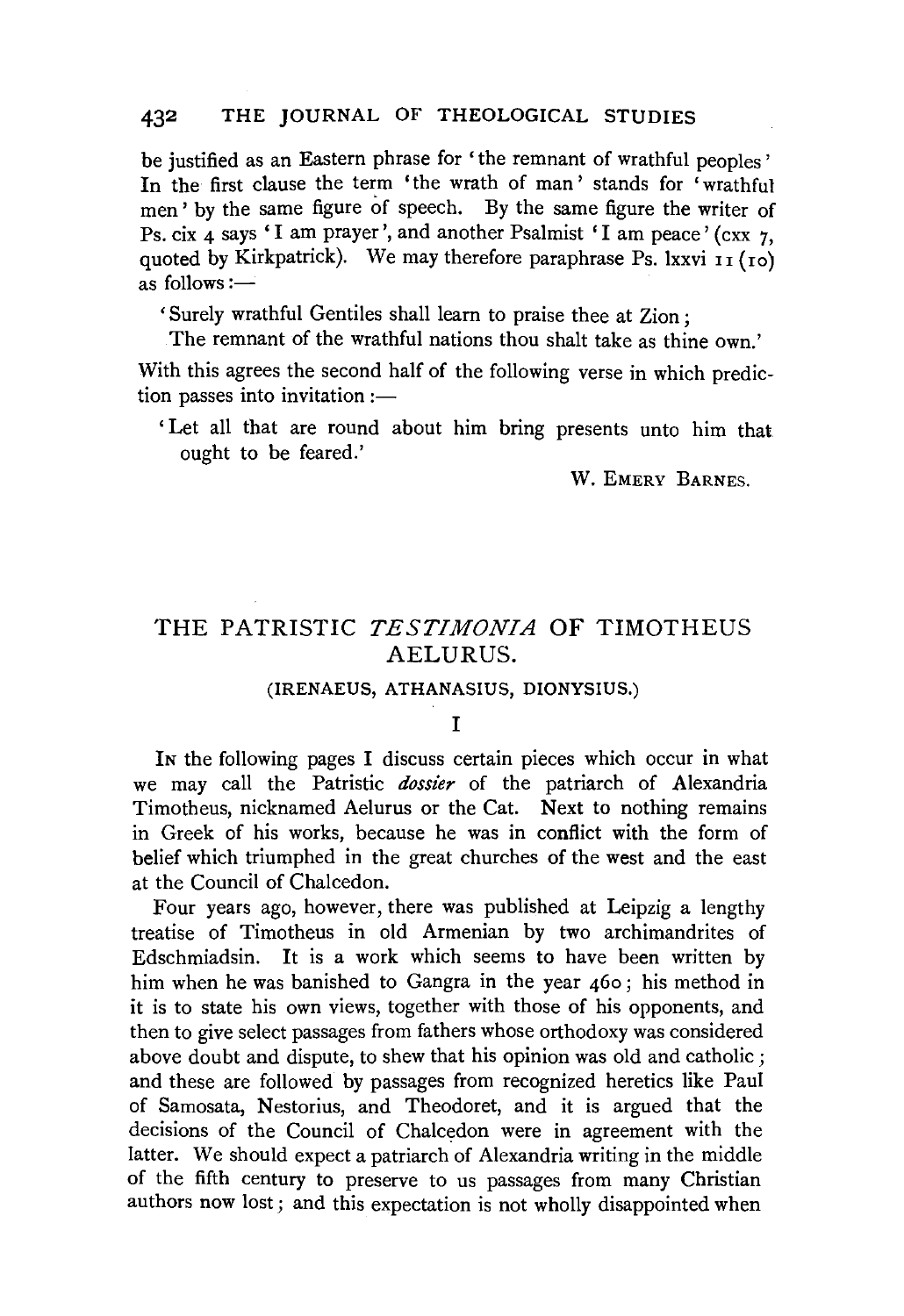we come to examine the Armenian text, which was made from the original Greek between the years 550 and 6oo. We find, however, many more *testimonia* from writers of the third and fourth century than we do from that of the second century, and Irenaeus is the only really early writer whom Timotheus had in his hands. It is also to be doubted whether he had his works entire, and did not rather derive his citations from some book of selections made for the use of the fathers who assembled at Ephesus to condemn Nestorius.

## (a) *Irenaeus.*

The passages which he quotes from Irenaeus are as follows :—

I. Title: Of the blessed Irenaeus, a successor of the apostles and Bishop of Lugdunum, who was celebrated for his knowledge of the lore of philosophers.

'The law and the prophets and the gospels have proclaimed that Christ was born of a virgin and passible upon the cross, and visible from among the dead, and that He ascended into the heavens, and was glorified by the Father and is King for ever. Also that He is perfect mind, the Word of God, who before the Daystar was born, eo-creator of all, fashioner of man, who became all in all : patriarch among patriarchs, law among laws, high priest among priests, among kings ruler and leader, among prophets a prophet, among angels an angel, among men a man, in the Father Son, in God God, Eternal Ruler. He it is who steered Noah in his ship, and guided Abraham, with Isaac was He bound, and together with Jacob He sojourned in a strange land ; together with Joseph He was sold, and with Moses He led the host; to the people He gave laws, and with Joshua the son of Nave He uttered dooms. In David He was a singer, and among the prophets He proclaimed His own passion. In the virgin He was made flesh, and in Bethlehem was born, in a manger He was wrapt in swaddling clothes, and was beheld by the shepherds. By the angels He was glorified, and by the Magi worshipped, was welcomed by John and was baptized in the Jordan, was tempted in the wilderness and was found to be Lord. He gathered round Him disciples, and preached the kingdom, He healed the halt and cleansed the lepers, He illuminated the blind, and raised the dead. He appeared in the temple, and was not believed in by the people, He was betrayed by the Jews and taken prisoner by the high priest, was brought before Herod and judged in the presence of Pilate. In His flesh He was nailed, and hung upon the tree, in the earth He was buried, and He rose again from the dead, He appeared to the disciples and was raised up to heaven; on the right hand of the Father He sat down and was glorified by Him. As He is the Resurrection of those who are buried, so He is the salvation of the

VOL. XV. Ff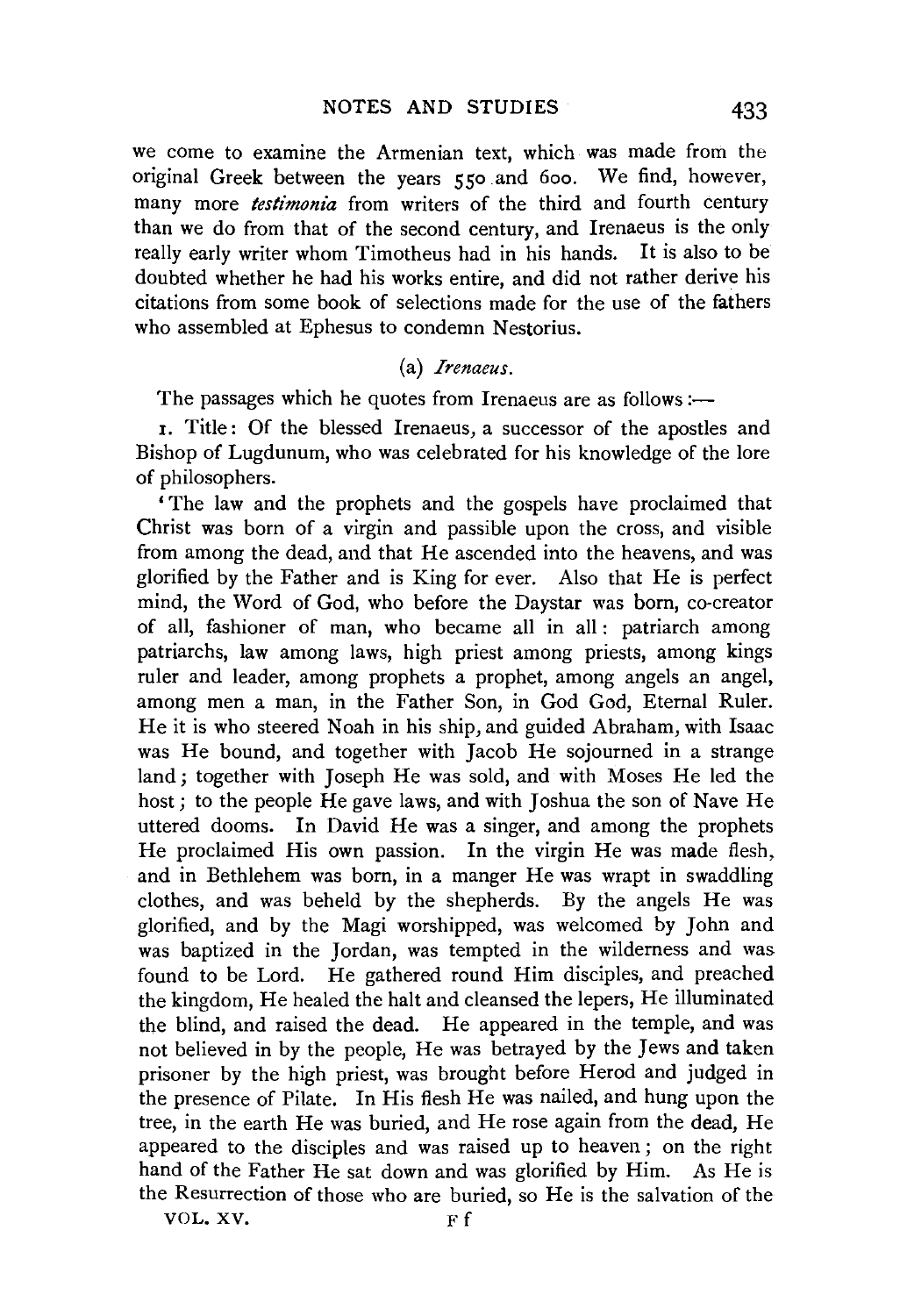# 434 THE JOURNAL OF THEOLOGICAL STUDIES

lost, the illumination of them that are in darkness, and the ransom of those who are exiled, guide of those gone astray and refuge of the afflicted. Shepherd of the saved and Bridegroom of the Church, the charioteer of the cherubs and captain of the angels, God of God, Son from the Father, Jesus Christ, King unto the ages, Amen.'

The above passage has already been published in Armenian by Cardinal Pitra, in vol. i eh. 4 of his *Spicilegium,* from a recently written Codex in the library of the Convent of San Lazaro at Venice. W. W. Harvey, the Cambridge editor of Irenaeus, remarks that it represents the same original as a Syriac fragment which he publishes, but with certain interpolations, which he brackets as such in his Latin transla-The passages bracketed at least double the length of the extract; and the text, as we have given it above from the work of Timotheus, not only contains several phrases which are not found in the Armenian MS of Venice, but is in general more correct. There is no reason to suppose that the additional matter of Timotheus is an interpolation. In antiquity his text of Irenaeus goes far behind any other sources ; and there is no reason to suppose that its tradition has been tampered with. It may be remarked that the Armenian text of Timotheus is published from a very ancient uncia! MS written on parchment, of which the editors 'give a couple of facsimiles. It is in a very archaic style of writing, certainly not later than the twelfth century, and perhaps as early as the tenth.

*z.* The next fragment of Irenaeus also exists in Syriac, and is given in Harvey's edition on page 458 of the second volume. It had already been printed by Cardinal Pitra in the first volume of his *Spicilegium* in a Syriac form with a Latin translation. It is as follows in the text of  $Timotheus :=$ 

'The Holy Scriptures recognize that Christ as He was Man, so likewise He was not man ; and that as He was flesh, so also spirit, and Word of God, and God. And as in the last times born of Mary, so also first-born of all creation, come forth from God ; and as hungering, so also as satisfying His appetite, and as thirsting, so also they state that He long ago gave to the Jews to drink, when He was the rock Christ<sup>1</sup>; so now to the faithful, Jesus gives spiritual water to drink, welling forth to life eternal. And as He felt weariness, so He gives rest to those who are weary and heavy-laden; and as He was Son of David, so also that He is David's Lord; and as He is descended from Abraham, that so He was before Abraham. And as He was a servant of God, so also that He was Son of God and Lord of all. And as He was spat upon in ignominy, so also that He breathed His Spirit into His disciples ;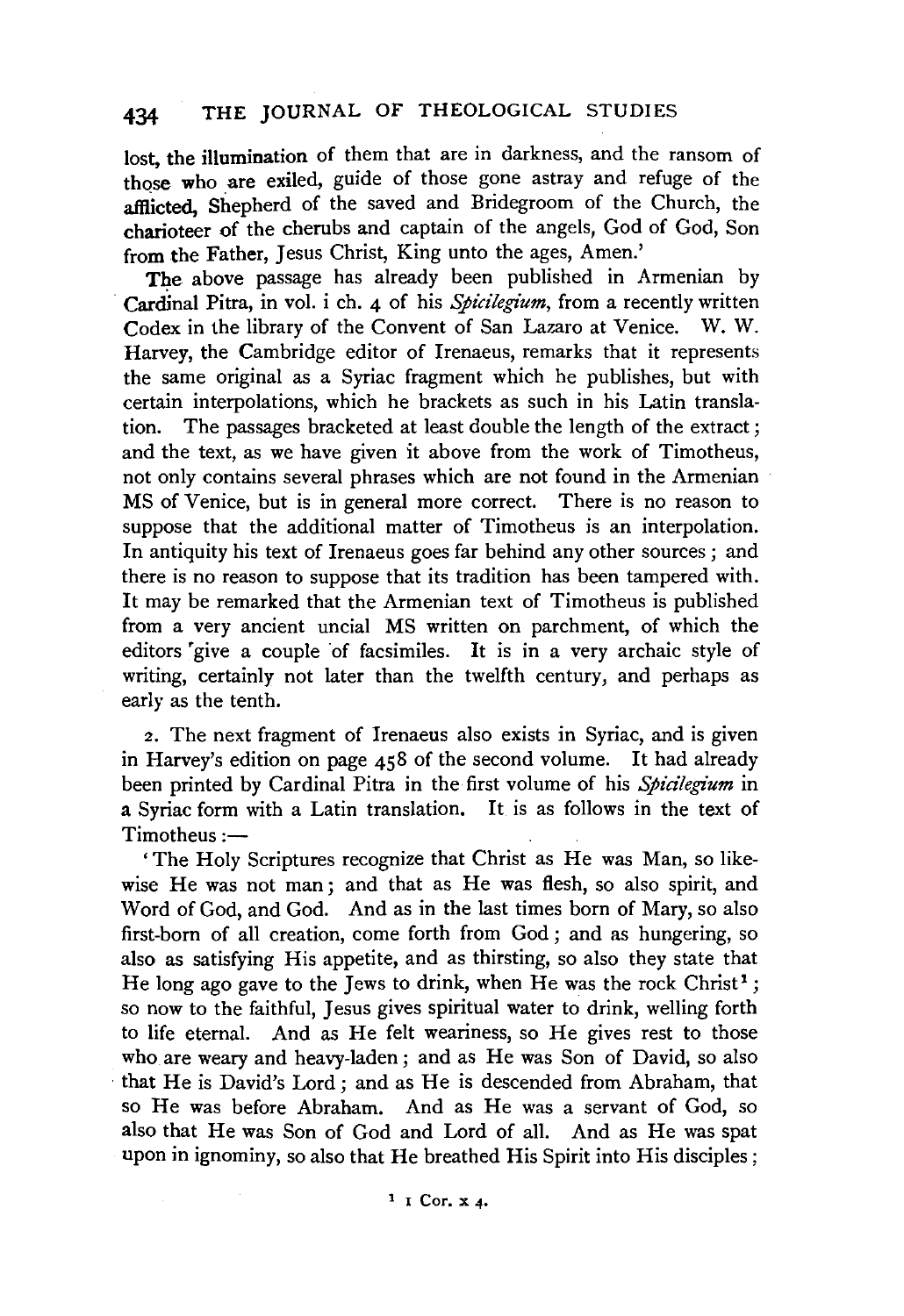and as He sorrowed, so is giver of joy to His people. And as He was susceptible to capture and to handling, so again He passed into the midst of those who thought to do Him harm, yet was not taken by them, and through closed doors He entered in, yet was not confined by them. And as He slept, se also He gave command to sea and winds and spirits ; and as He suffered, so also He is alive, and redeemer, and heals from every sickness. And as He died, so also is He the Resurrection of the dead; on earth without honour, yet in the heavens greater than all honour and glory. *Crucified indeed He zoas because of infirmity, yet He lives by dint of divine potency.•* Into the lowest parts of earth He descended, yet ascended above the heavens.<sup>2</sup> He found sufficient for Himself the manger, yet fills everything. He became dead, and was made alive for ever and ever, Amen.'

3· A third passage which survives in the citation of Timotheus is Book I, eh. ii, of the work against Heresies. It is a passage of which Epiphanius discerned the importance and accordingly cited it in his work on Heresies, Book XXXI, eh. xxx. In the Armenian we have a fresh testimony to the text of it, as follows :—

Holy Church, although it extends over the whole world, being sown like seed to the limits of the earth, from the Apostles and from their disciples has received the faith in one God, Father Almighty, Maker of heaven and earth, of the sea and all that is in them; and in one Lord Jesus Christ, Son of God, who was made flesh for our salvation ; and in the Holy Spirit, who by means of the prophets was preacher of the dispensations of God and of the advent and of the birth from a virgin, and of the passion and the resurrection from the dead and the bodily ascension into heaven, of the loved son Christ Jesus, our Lord, and of His advent from the heavens in the glory of the Father in order to recapitulate all things, and raise all flesh of all mankind ; in order that to Jesus Christ, our Lord and God and Saviour and King, in accordance with the will of the Father unseen, every knee may be bent, of beings in heaven and on earth and under the earth ; and that every tongue may fully confess to Him; and that He may fulfil judgement of righteousness upon all, and may send into eternal fire the spiritual powers of evil and the transgressing angels, and those that became apostates, and the impious and the unjust and the lawless and the blasphemers among men; but that bestowing life He may make ready incorruption and glory for the holy and righteous, and for those who kept His commandments, and did abide in His love, some from the beginning, but some by way of repentance.

This preaching the Church received, and this faith, as we said above ;

 $1 \t2$  Cor. xiii 4.  $2 \tEph.$  iv 9, 10.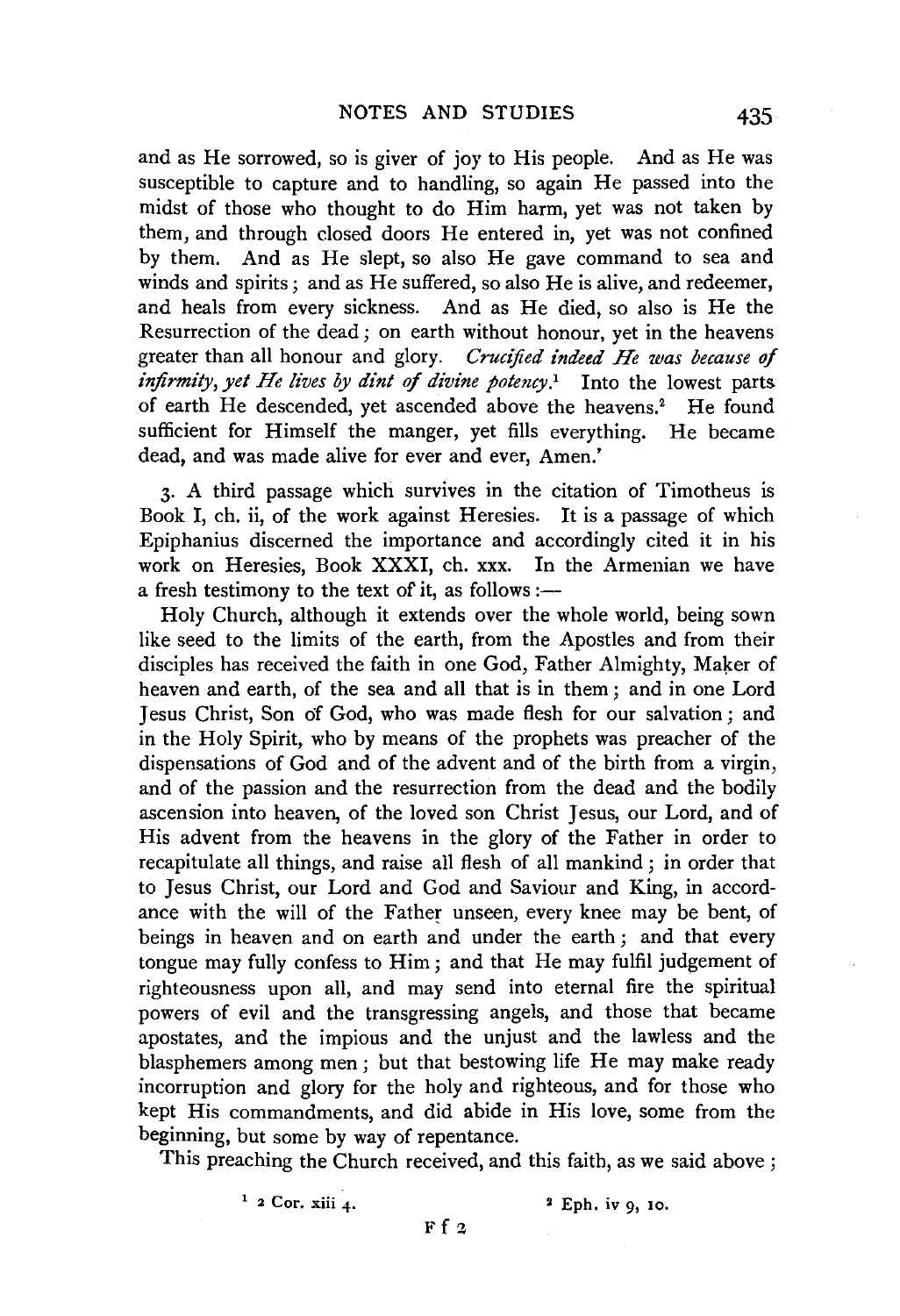and although she is sown like seed over all the earth, she carefully guards it, as dwelling in a single house; and in the same way she believes in the above, as having one soul, and the same heart, and concordantly she preaches these things and teaches them and hands them down, as possessed of one mouth.

## (b) *Athanasius.*

From Athanasius Timotheus derived many pieces of his *dossier,*  some of them not extant in Greek. The texts used by Timotheus were many centuries earlier than any of our MSS of Athanasius, and must have been those which were preserved in the archives of the Alexandrine patriarchate. The Armenian version is therefore of some value for the text of the excerpts, but in some cases they appear to be abridged from the original. Three passages are cited from the *Discourse on the Holy Spin't* which are not found in the Latin version: we may perhaps infer that the Latin text is an abridgement of the lost Greek<br>original. Several passages are cited as from Athanasius which are Several passages are cited as from Athanasius which are from works to-day ascribed by critics to Apollinaris of Laodicea. The *De incarnatione Dei Verbi* is an example. Timotheus gives it in full among his *testimonia*, just as his predecessor Cyril cited it at some length in his Epistle to the Princesses. Leontius of Byzantium under Justinian surmised that the citation had been interpolated in Cyril's letter, but the reappearance of the entire piece in Timotheus does not confirm such an hypothesis ; and it is possible after all that at one time of his life Athanasius may have written passages which a hundred years later the adversaries of the Council of Chalcedon found useful.

## (c) *Dionysius.*

Among the existing Greek fragments of Dionysius, Patriarch of Alexandria (died A.D. 264-265), is a letter to Basilides, Bishop of the churches in the Pentapolis, on the great Sabbath. It deals with the question of what is the right hour at which to break the Easter Fast, and was printed in vol. iii of Routh's *Reh'quiae Sacrae,* in Beverege's *Synodicum,* in Mansi's *Concilia,* and other collections of the kind.

Now in the same uncial MS which contains the work of Timothy Aelurus f. 306 r° we find a long excerpt from Dionysius bearing the following title : 'Of the Blessed Dionysius, Archbishop of Alexandria, from the Epistle to the Queen, an examination of the evidence of the Resurrection after three days of the Lord, shewing that the Lord is true.'

I conjecture that the Armenian word *thaguhin,* 'queen', here renders βασίλισσαν in a Greek original, and that this was a corruption of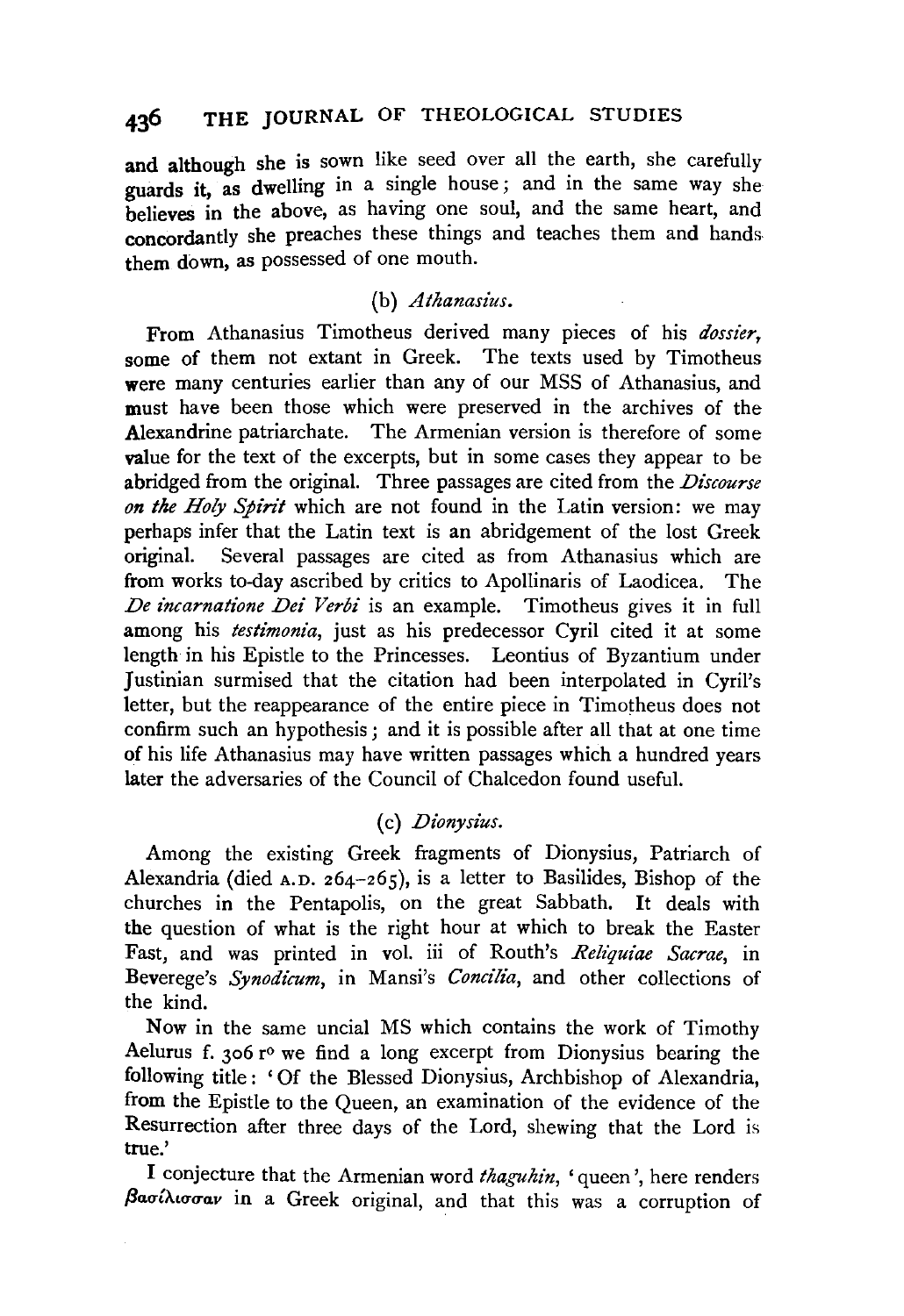$\beta$ a $\sigma \lambda \hat{\delta}$ *nv*; for we know from Eusebius that Dionysius wrote to him not only the epistle above mentioned, but several others. An alternative view is that the Queen in question was Zenobia, the patroness of Paul of Samosata. The Epistle of Dionysius against the latter proves that he was interested in churches which were under Zenobia's jurisdiction. If she was as favourably inclined to Christianity as she is reported to have been, she may well have sought information on the points with which this letter deals from the head of a church so celebrated as was that of Alexandria for skill and accuracy in respect of calendarial calculations.

Here are the passages of this letter preserved by Timotheus or by the Armenian who translated his book against the Decisions of Chalcedon. In the MS they follow that book without any break :--

306  $r^0$ . 'And the evening and the morning were one day' (Gen. i 5). And they ask which was first, day or night?

Now thou hast rightly reckoned that which lies immediately at hand and has been made clear in advance, that the day seems to be previous to the night. In common parlance anyhow we say that the day is fulfilled at eventide and that the dawn is the completion of the night. And for this reason perhaps Job, anxious because of his excessive agony<sup>1</sup> for the divisions of time to pass by, says: 'If I fall asleep, I say, When is the day? But if I wake up, again I say, When is evening?'<sup>2</sup> Signifying the evening to be as it were the limit of the day, and that the night ceases when the day, that is the dawn, appears.

And, mark this, a similar conclusion appears to be in accordance with convention. For after God had said, Let there be light,<sup>3</sup> and after the light was first created and called by him Day, just as later on the darkness was called Night, he added—as if the day was fulfilled—that, 'There was the evening and there was the dawn.' And straightway comprising the two at once, he fulfilled one day. For, says some one, it is meet for the time of working to be called Day, but for what remains and is a cessation from work to be called Night. Even as our Lord said: It is needful for you to do the work of him that sent you, while it is day : the night cometh, when no man can work.<sup>4</sup>

And after a little :-

For the day is always mentioned first, as God foretold to Noe: 'By day and by night thou shalt not pause'<sup>5</sup>; or the Sun makes the beginning of his revolution from the West and concludes it at the East, and then pursues his return, as the Psalmist foretold : 'The Sun knew

<sup>2</sup> Job vii 4.  $\frac{3}{4}$  Gen. i 3-5.<br>
<sup>4</sup> John ix 4 (the ordinary text read *us* or *me* for *you*). <sup>5</sup> Gen. viii 22.

<sup>1</sup> Reading *geradsavotzn* for the *vox nihili garadsotzn* in the Arm. text.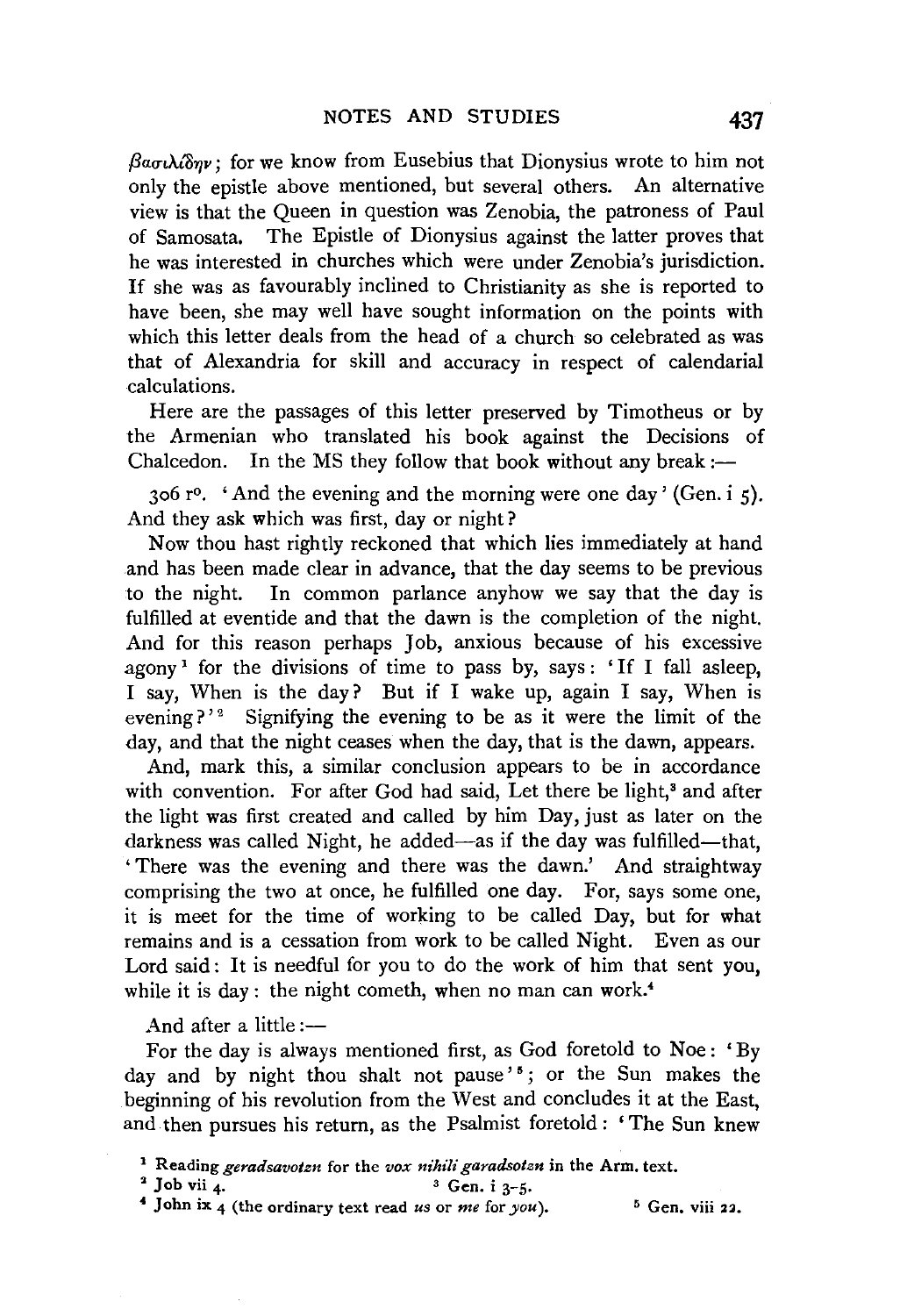his setting. Thou didst set the darkness, and it was night ; but thereafter the Sun arose and beamed.''

But if persuaded by the above arguments we believe that the day precedes night, then a doubt, as thou hast written, assails the argument : I mean that you call in question, in respect of the three days, the mystery of the resurrection of the Beloved.<sup>2</sup> For it is no longer on the third day, but on the second, that he must be reckoned first to have risen from the dead; for if he died on the *Paraskeve* (i.e. Friday) and rose on the next day, on the Sabbath, (that was) after the same (day's) night, this being reckoned therewith.3

And after a little: $-$ 

Now, if one begins at this point, he contradicts all that was said before; and we all affirm-I mean that the entire Church of God beginning from the holy apostles bears witness—that the night was part not of the day which had passed away, but of that which was approaching ; and was divided from what preceded it, but associated with what succeeds itself. For when does he minister and to whom, as to one dissatisfied, does he present his work ? If he really refers his work first to the past, then it were meet for us to feast the Sabbath, as if the Lord had risen thereon. For he rose on the night of it,<sup>4</sup> if on the night following it. But as it is, we have left this<sup> $5$ </sup> to Jews, and the eyewitnesses and those who themselves heard the Lord, have handed down to us the tradition of feasting on the first of the week. For they have related to us that our Lord arose unto it and on it ; and so they honoured the day with a glorious epithet, naming it *Kyriaké*, which means Dominica!.

And after a little :-

So at least the Jews, when the sun sets on *Paraskevé*,<sup>6</sup> say that the Sabbath is come and first enforce Sabbatical inactivity during the repose of night; for it is forbidden them to light a fire on the Sabbath day. But the day<sup>7</sup> belonging to the preceding night<sup>8</sup> they exclude, (the day)

<sup>1</sup> Ps. ciii 10, 20.  $^{2}$  i.e.  $\frac{d}{d\pi\eta\tau\delta s}$ .

3 i.e. From Friday 6 p.m. to Saturday 6 p.m. is one day; from Saturday 6 p.m. to Sunday 6 p.m. is a second day; therefore if Jesus died on Friday afternoon and rose on Sunday at dawn, he rose on the second day, not on the third.

• i. e. of the Sabbath or on Saturday night. Perhaps this sentence is the lemma of one whom Dionysius controverts. The meaning of the sentences which precede : For when, &c., is obscure, though the Armenian text is straightforward. Perhaps for *dykhoyi* = ' one dissatisfied ' should be read *dshkhoyi* = ' a Queen ', viz., the Christian Church.

<sup>5</sup> i. e. the feasting of the Sabbath.<br>
<sup>6</sup> Friday.

 $7$  i.e. our Friday 6 a.m. to 6 p.m.

8 ·1. e. our Thursday night.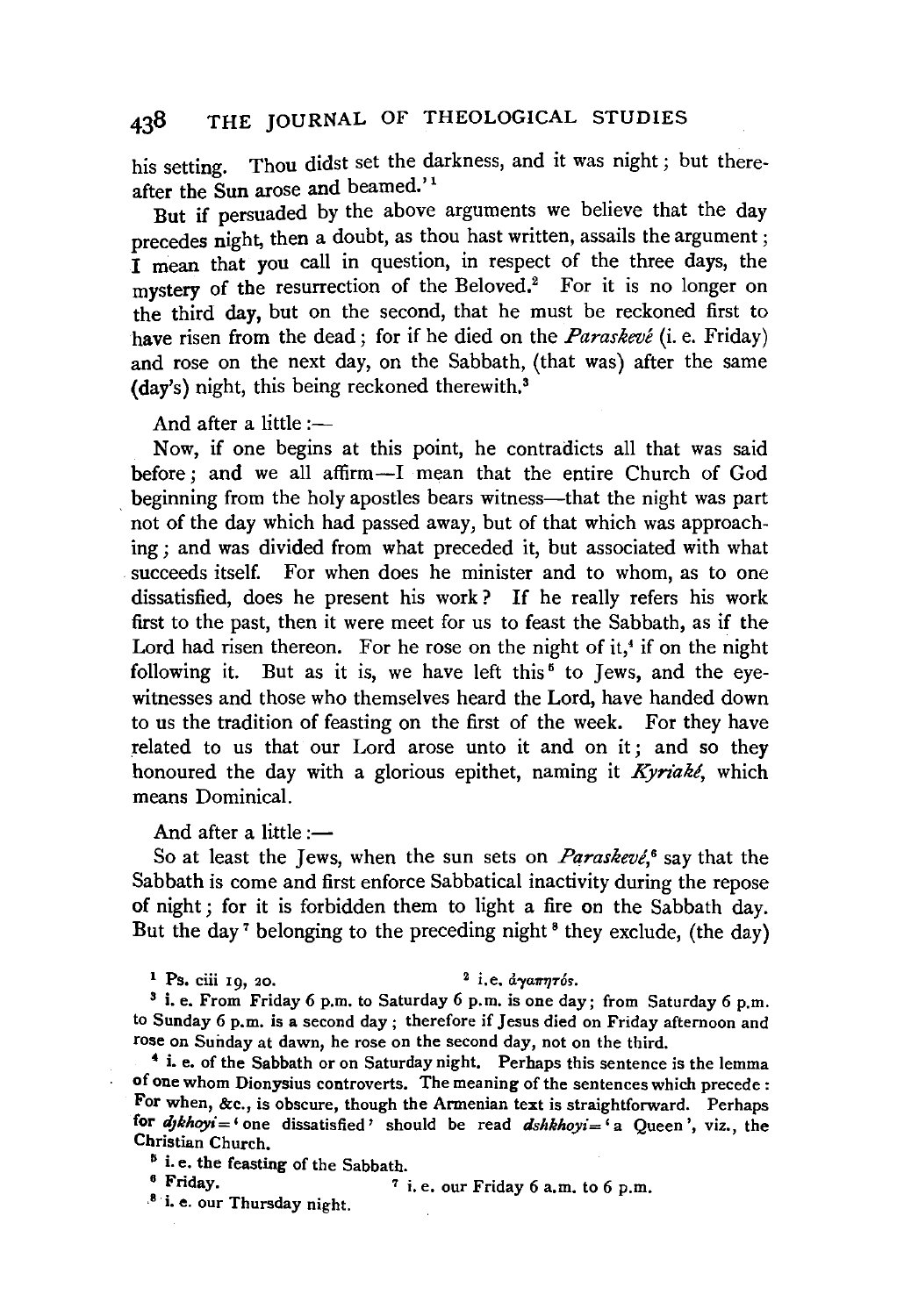which is ushered in by the evening  $1$  before it. For their  $2$  repose is abrogated, having become general mourning in connexion with the feast, in that the Lord was hidden from that (day) forth, having remained wholly in the heart of the earth without arising thereon, in order to establish for us as a more Dominica! and truer feast the first of the week dawning on us.<sup>3</sup> And, indeed, all men associate the preceding nights • with the morrows to come, and regulate their nocturnal proceedings to suit the days which immediately follow. In this manner do they celebrate birthdays, in this annual commemorations of deaths, in this those of festal occasions.

308 ro. Why in confirmation of this do we further appeal to the general procedure of Gentiles and to the traditional usage of the ancestors of the Jews? Not only so, but sufficient for us, as teaching this, is the Healer of God Moses, so far forth as he has revealed to us the creation of the world ; for with all clearness he indicated to us that the compass of day extends from evening to evening, in the passage<sup> $5$ </sup> in which he enacts concerning the Pascha as follows  $:$   $-$ 

'For at the commencement, on the 14th day of the first month, from even (ye are) to eat unleavened bread until the 21st day of the month at even. For seven days leaven shall not be found in your houses.'

But the seven days are from the 15th to the 2oth. It is clear, therefore, that the 15th began with the 14th evening, while the 21st ended on the following day before the night of the next evening. And the 14th day was not one of the days of unleavened bread; but the lamb was slain on it, not at even, for the evening was not thereof, but when the evening was advanced,<sup>6</sup> as it is written  $^7$  :-

'And they shall slay it, all the multitude of the congregation of the children of Israel, towards even.'

Then, anyway after a sufficient interval had taken place, during which they were laying the blood on the door-posts and lintels, were also skinning and preparing it, and as the Scripture adds :-

'They shall eat the flesh on that night roasted with fire, with unleavened bread upon bitter herbs shall they consume it.'

So then the first day of unleavened bread was the 15th, beginning with eventide and night, as he again says  $\text{S}$  :-

' Seven days ye shall eat unleavened bread, and from the first day ye shall hide away leaven out of your houses.'

And after a little from Leviticus<sup>9</sup> :-

'In the first month on the 14th of the month, in the middle of the

| <sup>1</sup> i.e. our Thursday evening.   | $2$ i.e. of the Jews.   | <sup>3</sup> έπιφώσκουσαν. |
|-------------------------------------------|-------------------------|----------------------------|
| <sup>4</sup> i. e. the eves of festivals. | $5$ Exod. xii $18-19$ . | $^6$ Or 'added'.           |
| $7$ Exod. xii 8.                          | $^8$ Exod. xii 15.      | $9$ Levit. xxiii 5-6.      |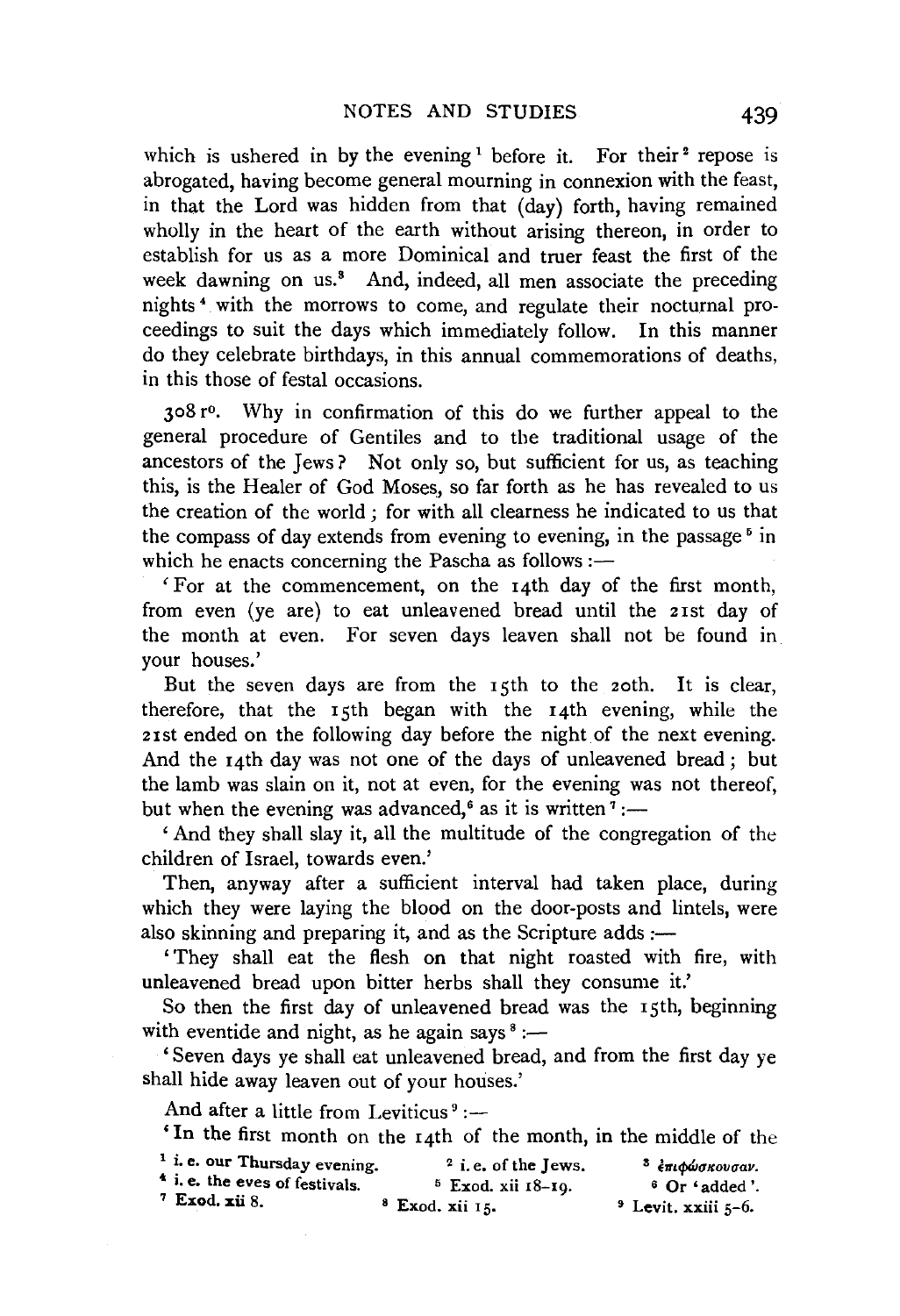# 440 THE JOURNAL OF THEOLOGICAL STUDIES

evening is the Pascha of the Lord. And from the 15th of this month is the feast of unleavened bread of the Lord. Seven days ve shall eat unleavened bread.'

And as he said in Exodus : $-$ 

• They shall slay it towards even.'

So in this passage he modifies his expression to 'in the middle of the evening', because not at the completion nor on the verge of even, but in the middle of the term, the passover was to be slain, in order that on that account the 15th might be called the feast of unleavened bread and it might be consumed just at nightfall.

And after other matter  $:$ ---

'But if any one imagine that eventide is end and last portion of the day, because the Pascha is declared to be the seventh until evening, let him reflect that the first day was declared (to begin) from the evening, as if the evening were the first limit of the day; and it is necessary that all the days compounded of days and nights should be uniform and commensurate one with the other ; and their common beginnings must be one, and their completion must be the same in transmission, while the definite periods comprised in them must be invariable one from the other. One eventide, therefore, and one dawn, and one mid-day, and one mid-night is included in each.

And after other matter  $:=$ 

For the three days' mystery of our Lord's Resurrection is to be computed thus: He instructed his disciples beforehand that he must go to Jerusalem and suffer many things at the hands of the elders and high priests and scribes, and die, and on the third day rise from the  $dead<sup>1</sup>$  Now after the ninth hour-in which he died-what remained of Paraskevé was one day, but the day-night<sup>2</sup> of the Sabbath totalled a second; but the evening of the Sabbath, as Matthew says,<sup>3</sup> was 'beginning to dawn for the first of the week', and in these words he signified as a manner of its imminence that the night was being illumined, but not that the day was being darkened by the night's overtaking it. From the verge of night was the third day, on which, according to his prediction, our Lord arose.

Some one argues from there having been darkness from the sixth to the ninth hour, taking (this) for a night, that the three days and three nights (so) came to pass, and reckons this. fraction too (as belonging) to the days in order to complete the days; for he divides off the Paraskeve up to the sixth hour and puts it aside as then entirely completed ; but from the ninth hour on as the second day, both<sup>4</sup> what

3 Matt. xxviii I.

<sup>1</sup> Matt. xx 18. <sup>2</sup>  $\eta \mu \epsilon \rho \sigma \nu \nu \kappa \tau \iota \sigma \nu$ . <sup>4</sup> The next few words are to me unintelligible.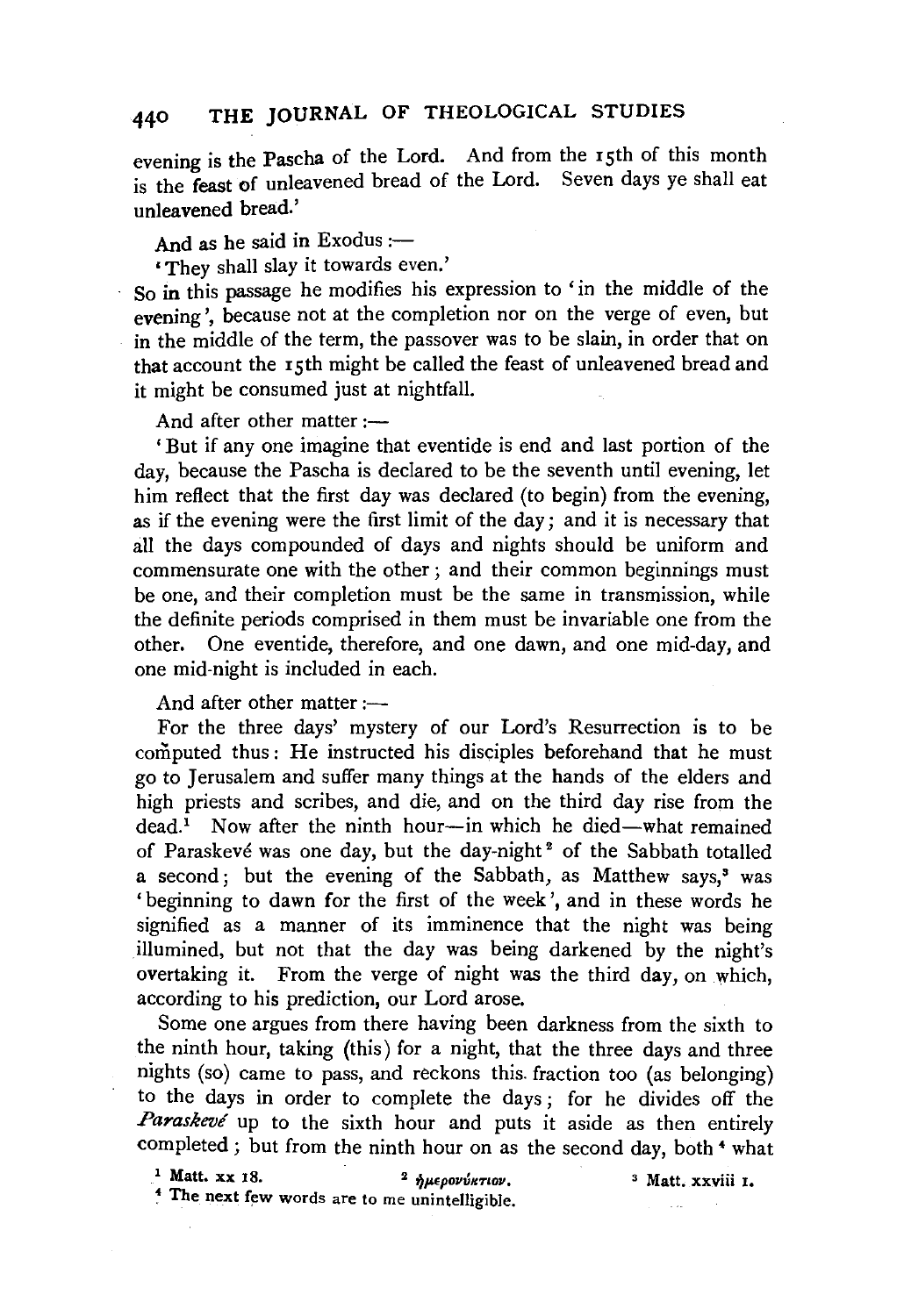of these (hours) is *Paraskeve* and what is Sabbath. Now two days in one do not constitute a *Paraskevl,* nor two Sabbaths. And he recognizes one true night, but adds the other that never was. For the darkness in question was in a way a symbolic passion and mourning, as it were, of the day, the sun having all but hidden himself and subsided into blackness at what was taking place. But a night was not (therefore) to be added in the reckoning; nay, even if it be called exceptional and excessive night, it was yet moonless and starless, and for that reason is not to be reckoned on a level with other nights. If, however, Sabbath follows *Paraskevé* and after it the first day of the week is completed, it is clear, if the *Paraskeve'* on that occasion lasted until the sixth hour, while the Sabbath came after the ninth, then the Sabbath was turned into the first of the week, and the first of the week trenched on the second. And as we still feast it as dominical, both number and order of the days have obviously been confused, an extra day having been intercalated.

But such views are most unreasonable. Why should we not equally entitle nights all eclipses of the sun? For although on that occasion, the moon being at its full, and the month only half expired, the eclipse was most incongruous and miraculous, for it is (under such circumstances) impossible, as experts in these matters declare it to be. For they say this never occurs except in the usual intercrossing of their paths and directions, by reason of the moon's intrusion and of its turning the rays into shadow relatively to us. And although this (eclipse) was a longish one, extending over three hours as it did, and though in its case the darkness was very profound, nevertheless some other eclipses have been longer in duration, and during them both the atmosphere has been darkened and the stars have shone out as at night, yet they have never been intercalated as forming a single night. And that the day was single, and that the darkness as well as its light was included in it, had been prophesied by Zachariah<sup>1</sup>: 'On that day there shall not be light, and cold and frost shall there be, the one day, and that day known unto the Lord, neither day nor night, but toward evening there shall be light.'

And that the darkness was altogether (equivalent to)<sup>2</sup> three days' death is not true, for the darkness took place while he was still alive upon the tree; for he was nailed up at the third hour, as Mark<sup>3</sup> assures us: 'It was now the third hour and they crucified him.' But the three evangelists are also concordant in declaring that the darkness lasted from the sixth hour to the ninth, and 'that then the Lord with a cry gave up the ghost.

<sup>1</sup> xiv 6-7.<br><sup>3</sup> XV 25. 2 Owing to lacunae in text the reading is not certain.